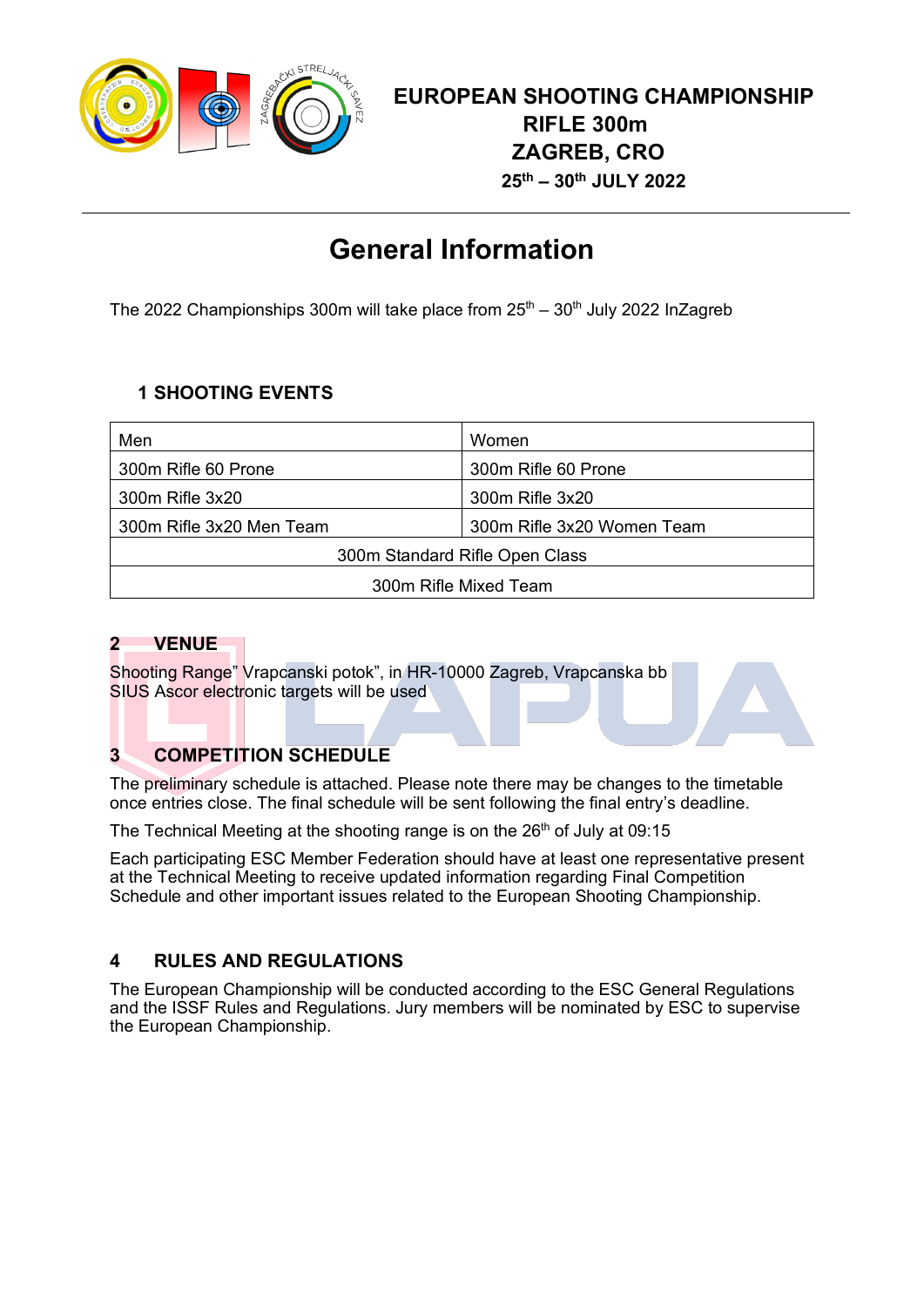#### **Equipment**

The equipment control will be conducted according to the ISSF rules using approved instruments. Pre-competition testing is not mandatory; however, athletes are responsible for competing with legal equipment and clothing. All athletes are urged to submit any doubtful equipment and clothing to Equipment Control for checking before the competition. All athletes are subject to being selected for random post-competition testing and will be disqualified if their equipment or clothing is not legal according to ISSF Rules.

#### **Rifle Clothing**

All rifle athletes must have ISSF seals with serial numbers on their jackets and trousers. Any rifle jackets or trousers that do not have ISSF seals must be submitted to Equipment Control for inspection and the 2022 EUROPEAN CHAMPIONSHIP 300m affixing of a seal before the athlete's first competition.

#### **Rifle Clothing Post-Competition Stiffness Testing**

If one panel of a rifle jacket or trousers tests 2.9 or lower, the stiffness device must be recalibrated, and the panel must be retested. If it fails again, but all other panels pass, the athlete will not be disqualified, but a written warning must be given to the athlete and the ISSF seal must be cut off. The athlete can continue using this clothing for that day in that event. If two or more panels fail, the athlete must be disqualified (DSQ).

#### **National identification/Dress code**

The athletes from each nation must display their national identification on their shooting clothing as follows: The name of the country denoted by 3 letters as determined by the IOC on their jacket pocket on the side which is turned to the audience. If the NOC is already on the shooting jacket, a National Flag should be placed or attached to the pocket facing the audience.

## **5 PARTICIPATION AND ENTRY PROCESS**

In the European Championships for Men and Women each Member Federation can enter a maximum of five (5) athletes in individual events, two (2) Mixed Teams in the respective Mixed Team events and one (1) Team in the respective Team events. A maximum of three (3) athletes of one nation entered in individual events can be registered to compete in the Final for the medals. Two (2) other athletes entered in individual events can compete for the ranking points only.

#### **Mixed Team Events**

In the Mixed Team Competitions (composed of 1 man and 1 woman), a maximum of two (2) teams per country are allowed to be entered. No mixed nation teams are allowed.

The Mixed team and Team Competitions rules are published on ISSF web site https://www.issfsports.org/theissf/rules\_and\_regulations/general\_technical\_rules.ashx

#### **Team Events**

The registration of the athletes in the Team Events (each team will be composed of 3 members). The federation must register their teams (mixed teams and team event) online at: http://entry.issf-sports.info .

The Mixed Teams and Teams must be composed of participants of the respective individual events among M and W

#### **6 PRELIMINARY ENTRIES**

ESC Member Federations participating in the 2022 European Championship must submit the

Preliminary Entries not later than June 15<sup>th</sup>, 2022.

For Preliminary Entries please use the ISSF Online Registration Service http://entry.issf-sports.info or exceptionally complete the attached Preliminary Entry Form (Annex 1.1) and return it to the ISSF Headquarters by fax or email and to the Organizing Committee email: ech2022.300m@gmail.com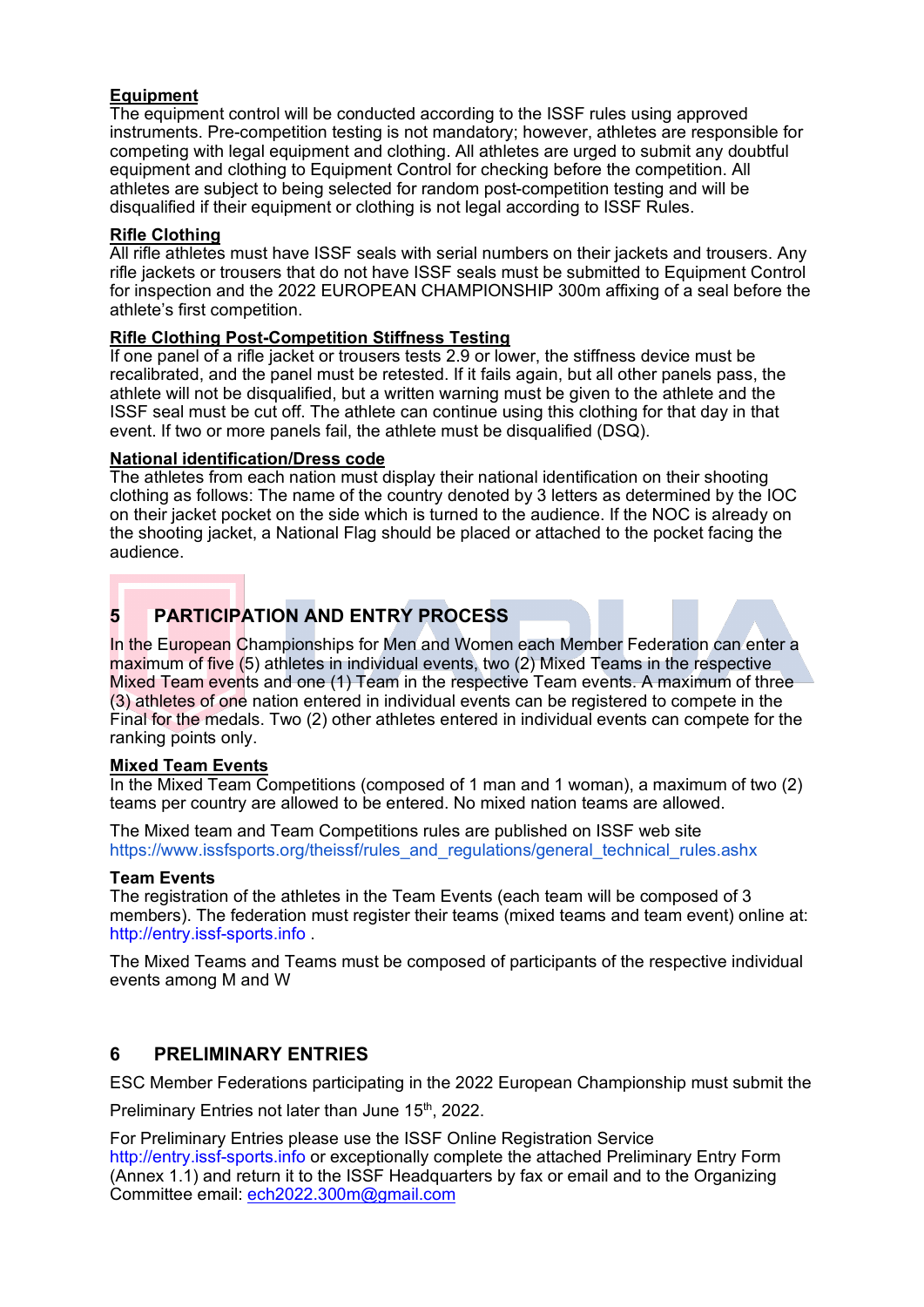## **7 FINAL ENTRIES**

Final entry registration for athletes and officials must be made by online ISSF registration at

http://entry.issf-sports.info not later than July 1<sup>st</sup>, 2022.

All other forms (Final Travel Form, Final Hotel Reservation Form) should be sent to the Organizing Committee to e-mail: ech2022.300m@gmail.com

## **8 LATE ENTRIES**

Late Entries will be allowed to participate only according to the corresponding ESC and ISSF rules (ESC General Regulations 11.3.4, ISSF rule 8.3.2.).

Any additional entries received after the deadline of three (3) days before the official arrival day, July 25<sup>th</sup>, 2022 will not be taken into consideration ( $\mathsf{ESC}$  General Regulations 11.3.5, ISSF Rule 8.3.3).

#### **9 REPLACEMENTS**

Replacement of a registered athlete by another already registered athlete for the Championship is permitted. This change can only be made before 12:00 pm (noon) on the day before the pre-event training for that event (ESC General Regulations 11.3.6, ISSF Rule 8.3.4).

#### **10 ENTRY CONFIRMATION UPON ARRIVAL**

All Team Leaders are required to report to the OC Entries Official and confirm their Final Entries. This confirmation must take place before 12:00 on the day before the Pre-Event Training.

## **11 CANCELATIONS**

Any Federation that reduces the number of athletes and/or officials after the final entry deadline is obliged to pay all applicable fees and costs including entry fees according to the number of entries on the Final Entry Forms originally received. If the applicable fees and costs are not paid, no member of that federation may participate (ESC General Regulations 11.4.4, ISSF Rule 8.4.4).

#### **12 ISSF ID NUMBER**

According to ESC General Regulations, all athletes must have an official ISSF ID number before participation in any ESC Championship. No athlete without an ISSF ID Number will be allowed to participate.

#### **13 ACCREDITATIONS**

The accreditation for all participants, officials will take place at range. Accreditations will be prepared by the Accreditation and Payment Office of European Championship 2022. Accreditations and BIB numbers will be distributed after full payment of the entry fees and accommodation.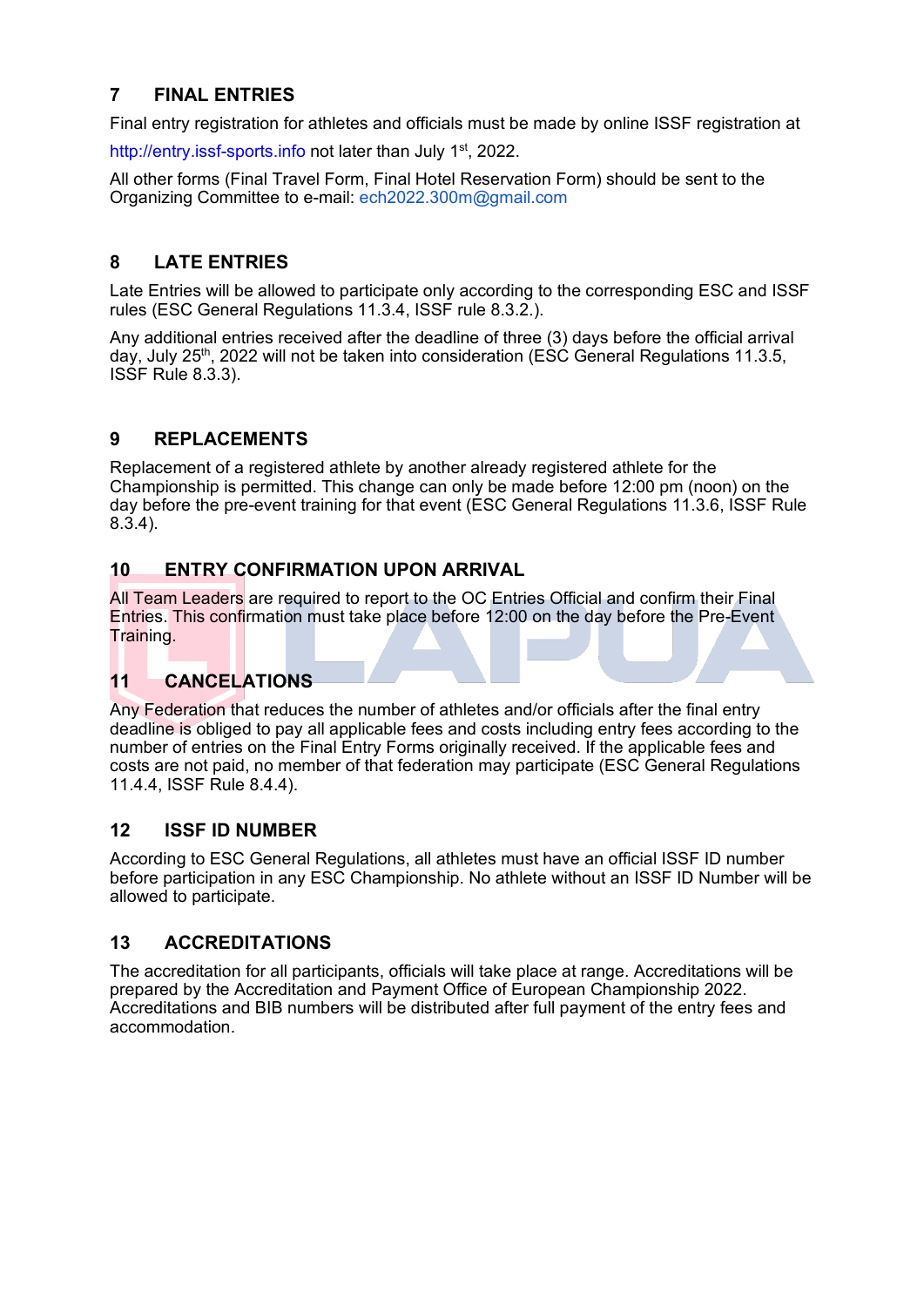#### **14 ENTRY FEES**

| Fee per athlete / per event                               | <b>EUR 170</b> |
|-----------------------------------------------------------|----------------|
| Fee per Mixed Team                                        | <b>EUR 135</b> |
| Fee per Team                                              | <b>EUR 135</b> |
| Official                                                  | <b>EUR 50</b>  |
| Additional Late Entry per Athlete / per event             | <b>EUR 50</b>  |
| Additional Late Entry per Mixed Team or Team              | <b>EUR 100</b> |
| Cancellation Fee Athlete / per event                      | <b>EUR 170</b> |
| Transportation Zagreb Airport - Hotel -<br>Shooting range | free           |

#### **15 ACCOMODATION AND HOTEL RESERVATION**

The official Hotel are **HOTEL ARISTOS \*\*\*\* Cebini 33, Buzin, Zagreb, Croatia**

Hotel prices: Single Room (Breakfast) 120,00 EUR / day / person

Double Room (Breakfast) 75,00 EUR / day / person

#### **16 FOOD SERVICE**

On the venue there will be a restaurant with a buffet table with food and drinks.

#### **17 PAYMENT**

LOC will calculate the total entry and competition fees and send an invoice with bank details. All fees must be paid by bank transfer in Euro. All payments must be to the below bank details:

Entry fee:

| <b>Account Holder:</b> | <sup>I</sup> ZAGREBAČKI STRELJAČKI SAVEZ |
|------------------------|------------------------------------------|
| <b>IBAN Number:</b>    | HR4523400091110742054                    |
| Swift/BIC:             | PBZGHR2X                                 |
| <b>Bank Name:</b>      | <b>PBZ</b>                               |

Accomodation:

| <b>Account Holder:</b> | <sup>I</sup> ZAGREBAČKI STRELJAČKI SAVEZ |
|------------------------|------------------------------------------|
| <b>IBAN Number:</b>    | HR4523400091110742054                    |
| Swift/BIC:             | PBZGHR2X                                 |
| <b>Bank Name:</b>      | PB <sub>7</sub>                          |

All the expenses must be paid in advance! Additional payments may be paid to the Organizing Committee ONLY in credit cards, NOT in cash. Please note that traveller checks will not be accepted.

All bank transfers must be made ONLY in EUR and must include any fees the bank may charge. Please take care, that all necessary data are indicated, so that the Organizing Committee can assign payments to the correct federation. Please give a copy of the bank transfer slip to your Team Leader to bring it as a proof of payment to the Entry Confirmation at accreditation.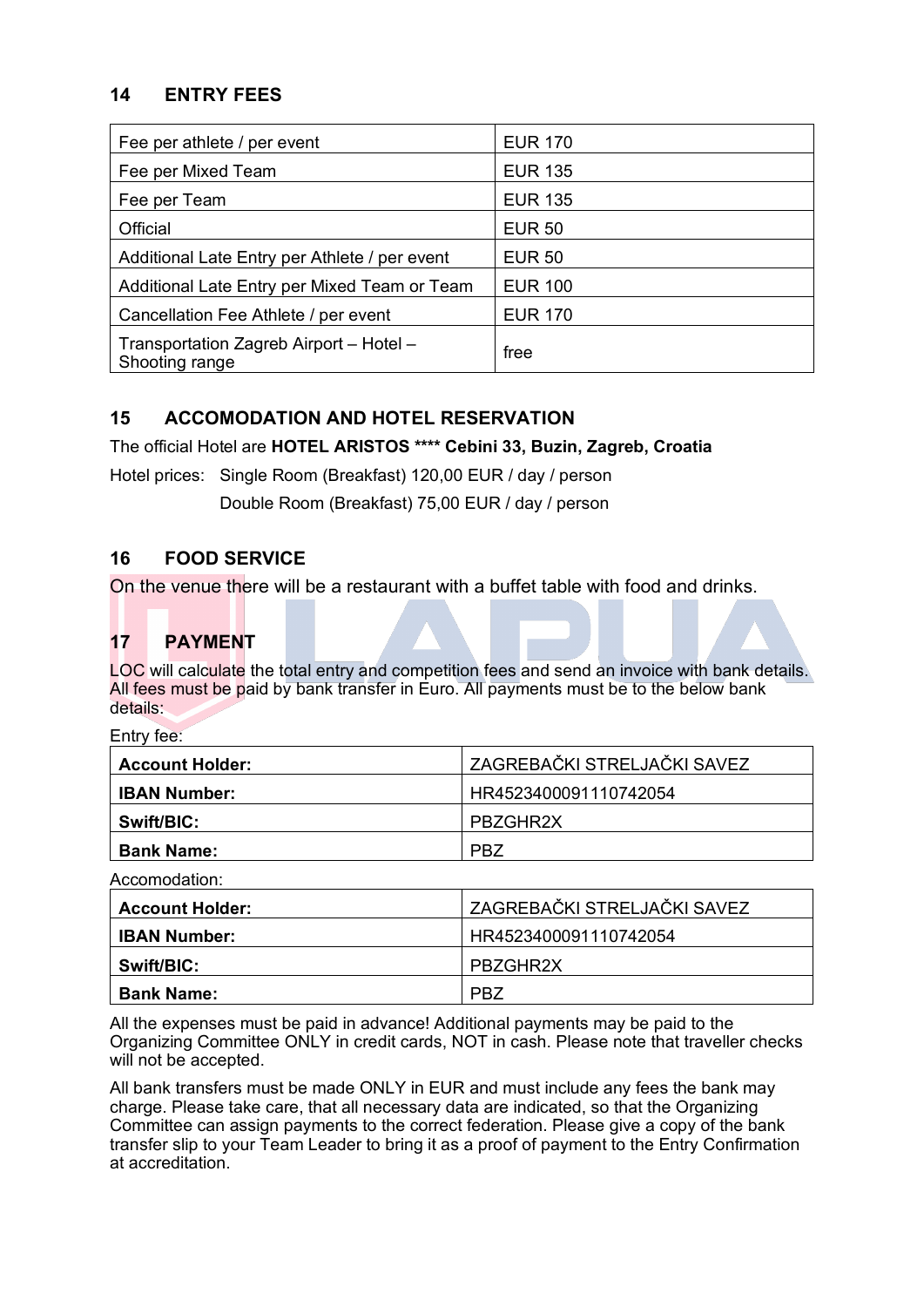#### **18 TRANSPORTATIONS**

LOC will provide transportations service from Airport "FRANJO TUĐMAN"- Zagreb to the Official Championship Hotel ARISTOS, and from the Hotel to the Shooting Range during the duration of the Championships.

## **19 VISAS**

Citizens of most European countries do not need entry visas for Croatia. However, competitors from some countries should obtain an entry visa from the nearest Croatian consular department

Due to the possibility of minor changes in the visa requirements status, the updated overview can be found on the following web site: www.mvpei.hr

#### **20 IMPORTS OF FIREARMS**

When entering Croatia, you will need to have an invitation letter and claim possession of the firearms (present an official firearms owners' certificate) to the police officer when crossing the border.

- Persons with an EU firearm permits just have to show EU firearms permit to police officer and do not need to show any other forms or pay any taxes.
- Persons arriving from outside the EU or don't have an EU firearm permits, will get an official form from the police when crossing the border, on which they can register up-to three weapons.

Police will issue papers for these firearms, which you must show at departure during check-in and to the police officer.

The tax of 70 Croatian Kuna (around 9 EUR) is requested for every ubmitted form.

**Upon arrival** to Croatia all firearms and ammunition must be transported directly to the Shooting range firearms storage.

**At departure** the firearms and ammunition must be collected from the firearms storage on the way to airport (not before).

#### **21 INSURANCES**

Please kindly note that all team members (including competitors, technical staff, officials and supporters) attending this event are kindly requested to ensure they have personal, medical and travel insurance as the event will not indemnify individual claims.

#### **22 DOPING CONTROL**

Doping tests as required by the ISSF Rules and Regulations will be performed in all events and all categories at the shooting range.

#### **23 CEREMONIES**

ALL awarding ceremonies will take place at the shooting range, daily after qualifications at the awarding area.

The Banquet will take place on July 29, 2022 at 8 PM in the Hotel Aristos. The participant cost is 35 EUR per person.

#### **24 COVID 19**

OC will inform all member federations 1 month before official arrival about COVID-19 current situation.